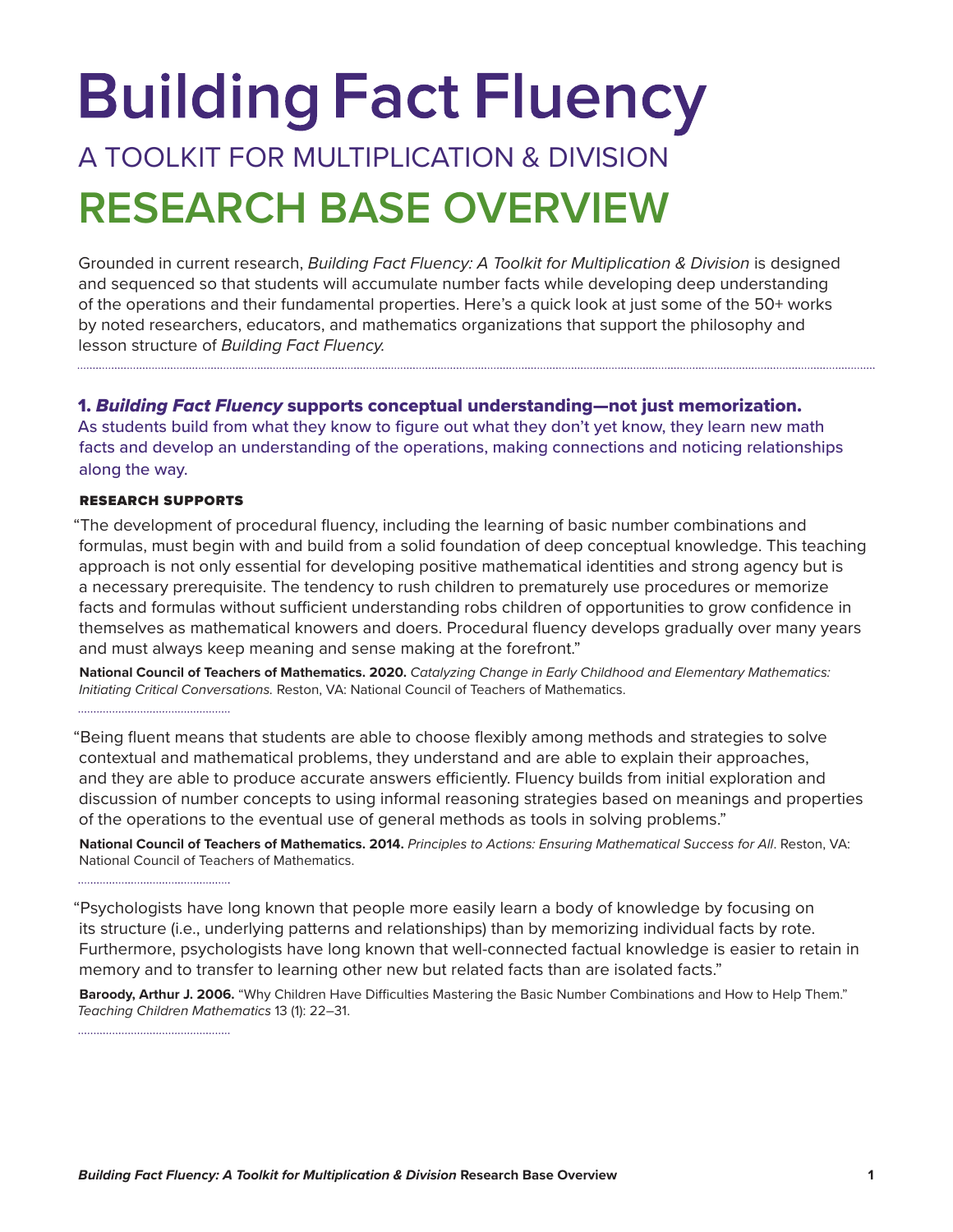"Children who struggle to commit basic facts to memory often believe that there are 'hundreds' to be memorized because they have little or no understanding of the relationships among them. Children who commit the facts to memory easily are able to do so because they have constructed relationships among them and use these relationships as shortcuts."

**Fosnot, Catherine Twomey, and Maarten Dolk. 2001.** *Young Mathematicians at Work: Constructing Multiplication and Division.*  Portsmouth, NH: Heinemann.

"As students become better able to identify and make sense of multiplicative situations, they tend to start applying more sophisticated solution strategies. The progression of solution strategies from direct counting to repeated addition/subtraction to multiplicative operations is neither linear nor clear-cut. The strategies students employ depend on the size of the numbers in the problem, the semantic structure or subcategory of the problem, and the quantity that is unknown. Furthermore, the progression from additive strategies (counting and repeated addition/subtraction) to the use of multiplicative strategies requires several cognitive shifts in students' thinking."

**Chapin, Suzanne H., and Art Johnson. 2006**. *Math Matters: Understanding the Math You Teach, Grades K–8*. 2nd ed. Sausalito, CA: Math Solutions.

"The issue here is not whether facts should eventually be memorized but how this memorization is achieved: by drill, practice, and memorization, or by focusing on relationships?"

**Fosnot, Catherine Twomey, and Maarten Dolk. 2001**. *Young Mathematicians at Work: Constructing Multiplication and Division.*  Portsmouth, NH: Heinemann.

"In the elementary grades, the study of arithmetic is central to the curriculum. Deep understanding of this territory rests on three pillars: understanding numbers, developing computational fluency, and examining the behavior of the operations."

**Russell, Susan Jo, Deborah Schifter, and Virginia Bastable. 2011.** *Connecting Arithmetic to Algebra: Strategies for Building Algebraic Thinking in the Elementary Grades.* Portsmouth, NH: Heinemann.

"Children learn number facts by noticing relations among number facts."

**Carpenter, Thomas P., Elizabeth Fennema, Megan Loef Franke, Linda Levi, and Susan B. Empson. 2015.** *Children's Mathematics: Cognitively Guided Instruction*. 2nd ed. Portsmouth, NH: Heinemann.

"Students make use of *known facts* and relationships to *derive unknown facts*."

**Van de Walle, John A., Karen S. Karp, and Jennifer M. Bay-Williams. 2019.** *Elementary and Middle School Mathematics: Teaching Developmentally.* 10th ed. London: Pearson.

"One of the key components of understanding is being able to explain why a procedure works or why a particular statement is true."

**Carpenter, Thomas P., Megan Loef Franke, and Linda Levi. 2003**. *Thinking Mathematically: Integrating Arithmetic & Algebra in Elementary School.* 2nd ed*.* Portsmouth, NH: Heinemann.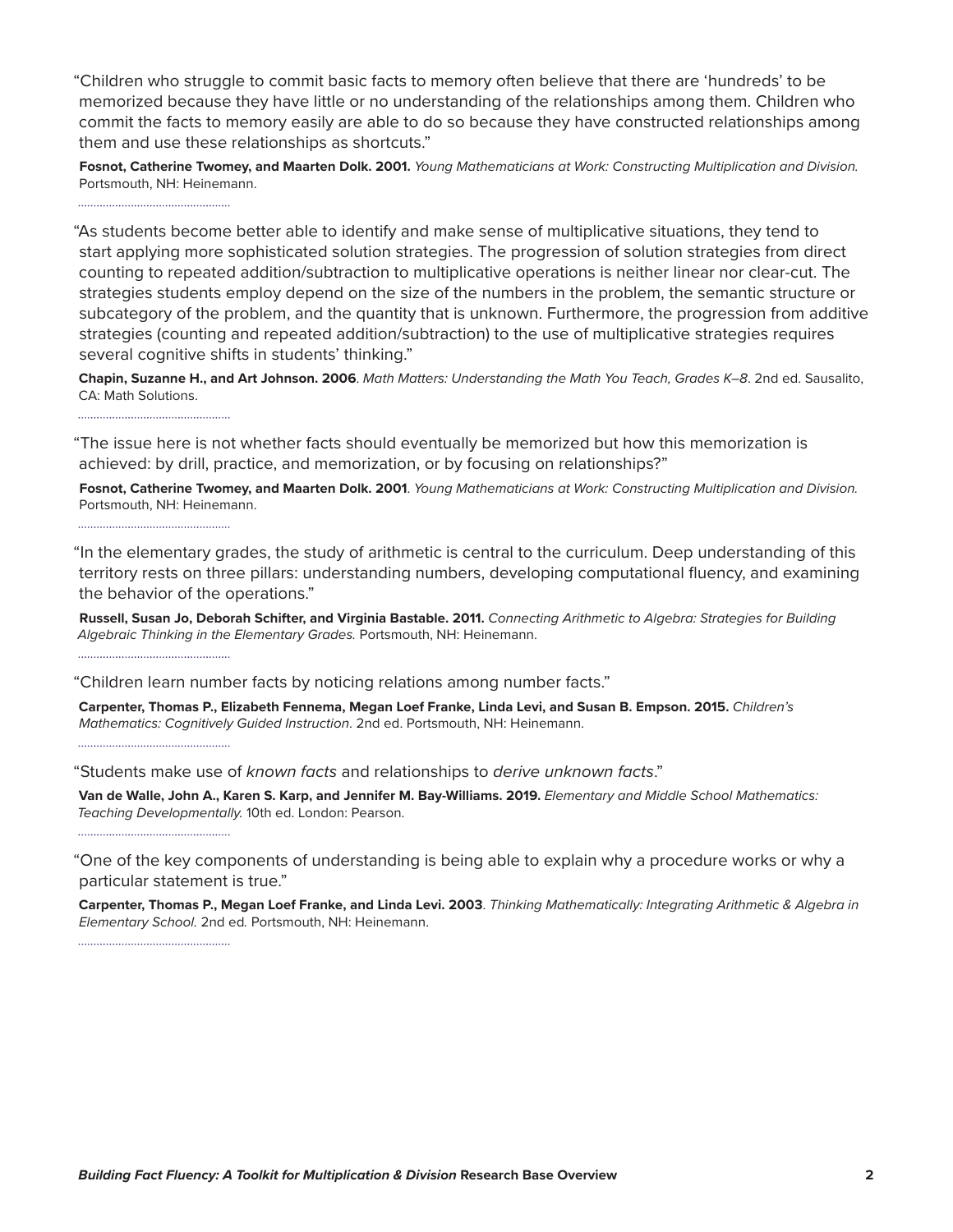# 2. *Building Fact Fluency: A Toolkit for Multiplication & Division* provides multiple opportunities for students to explore math concepts in different contexts and build

connections across ideas. Students relate ideas and build connections as they learn number combinations in and out of contexts, with and without tools, through problem-solving and algebraic reasoning, in abstract practice and metacognitive reflection, and within eleven different routines.

#### RESEARCH SUPPORTS

"When students learn to represent, discuss, and make connections among mathematical ideas in multiple forms, they demonstrate deeper mathematical understanding and enhanced problem-solving abilities."

National Council of Teachers of Mathematics. 2014. *Principles to Actions: Ensuring Mathematical Success for All. Reston, VA*: National Council of Teachers of Mathematics.

"Our job as teachers is to help students connect procedures, properties of operations, and understanding of place value rather than have them learn these concepts as separate, compartmentalized pieces of knowledge."

**Russell, Susan Jo. 2000.** "Developing Computational Fluency with Whole Numbers in the Elementary Grades." *Teaching Children Mathematics* 7 (3): 154–158.

"If children only needed to solve written multiplication problems already set up for them, they would be able to learn to multiply without paying too much attention to multiplicative thinking. However, that is not what will make knowledge of multiplication facts useful. Children need to understand multiplication situations and the language associated with them."

**Richardson, Kathy. 2012.** *How Children Learn Number Concepts: A Guide to the Critical Learning Phases.* Bellingham, WA: Math Perspectives.

"The different meanings of multiplication and division can only be distinguished through appropriate contexts."

**Small, Marian. 2019.** *Understanding the Math We Teach and How to Teach It, K–8.* Portsmouth, NH: Stenhouse.

"Generalizing across problems, across models, and across operations is at the heart of models that are tools for thinking."

**Fosnot, Catherine Twomey, and Maarten Dolk. 2001**. *Young Mathematicians at Work: Constructing Multiplication and Division.*  Portsmouth, NH: Heinemann.

"The artificial separation of arithmetic and algebra deprives students of powerful ways of thinking about mathematics in the early grades and makes it more difficult for them to learn algebra in the later grades."

**Carpenter, Thomas P., Megan Loef Franke, and Linda Levi. 2003**. *Thinking Mathematically: Integrating Arithmetic & Algebra in Elementary School.* 2nd ed*.* Portsmouth, NH: Heinemann.

"The contexts of tasks allow all students entry into the situation and allow all students to problematize the situations."

**Hiebert, James, Thomas P. Carpenter, Elizabeth Fennema, Karen C. Fuson, Dine Wearne, Hanlie Murray, Alwyn Olivier, and Piet Human. 1997.** *Making Sense: Teaching and Learning Mathematics with Understanding.* Portsmouth, NH: Heinemann.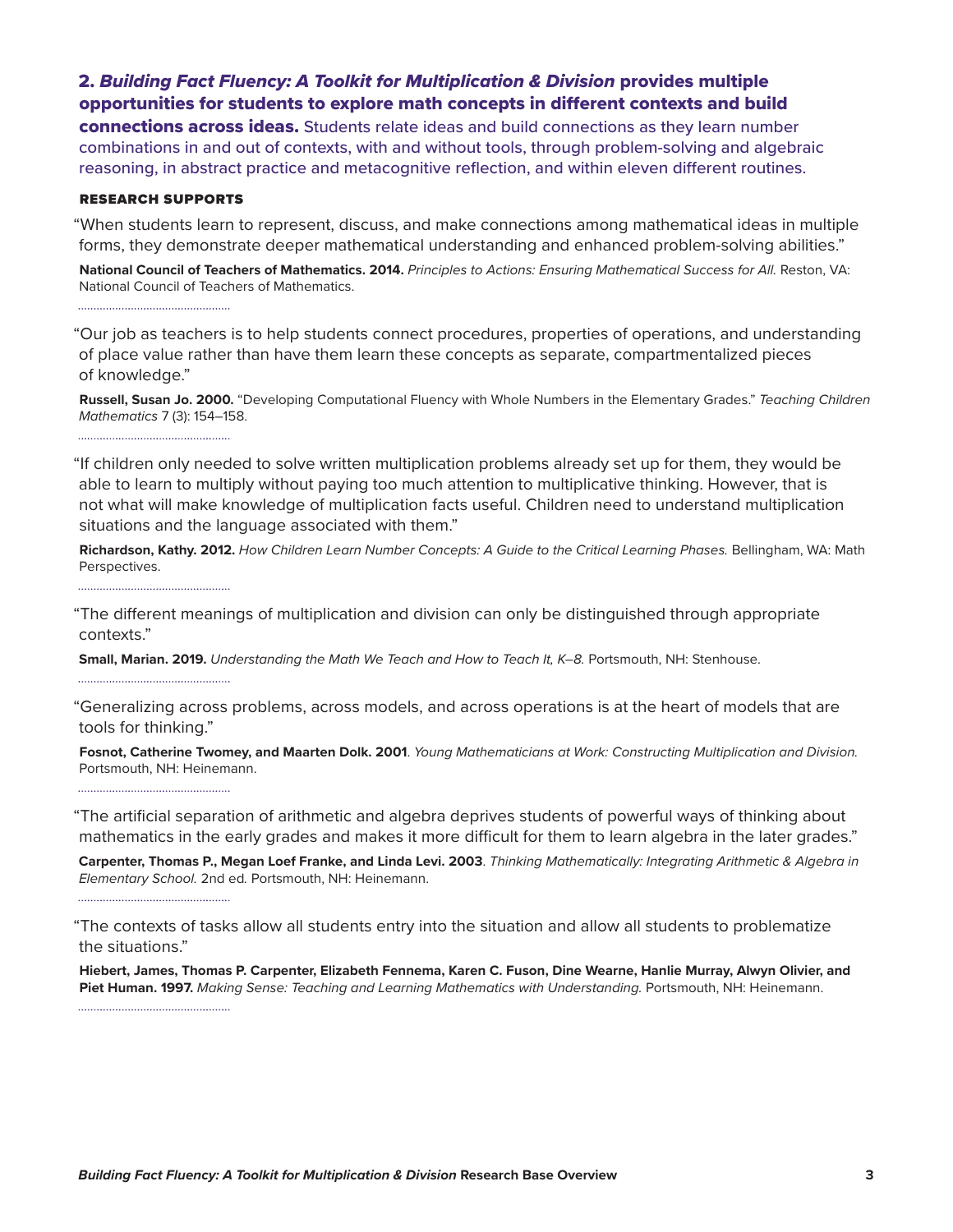3. Lesson strings in the *Building Fact Fluency* toolkit provide interleaved, varied, and spaced activities and tasks to develop students' ability to learn, apply, and practice **different strategies over time.** The intentional variety of tasks and thoughtful sequencing are designed to build understanding, maximize retention, and support transfer to future math learning.

#### RESEARCH SUPPORTS

"The daily practice—the everyday, connected interactions—with numbers, amounts, patterns, and relationships will build your students' number sense and develop their mathematical understanding."

**Shumway, Jessica. 2018.** *Number Sense Routines: Building Mathematical Understanding Every Day in Grades 3–5.* Portland, ME: Stenhouse.

"Students who learn their basic facts through varied practice learn not only the facts but also a way of thinking and working in mathematics that is very useful beyond the context of learning basic facts."

**Crespo, Sandra, Andreas O. Kyriakides, and Shelly McGee. 2005**. "Nothing 'Basic' About Basic Facts: Exploring Addition Facts with Fourth Graders." *Teaching Children Mathematics* 12 (2): 61–67.

"Practice should not be 'meaningless drill' but should occur in a context of making sense of the situation and the number relationships."

**Clements, Douglas H., and Julie Sarama. 2014.** *Learning and Teaching Early Math: The Learning Trajectories Approach.* 2nd ed. New York: Routledge.

"While practicing is vital to learning and memory, studies have shown that practice is far more effective when it's broken into separate periods of training that are spaced out. The rapid gains produced by massed practice are often evident, but the rapid forgetting that follows is not. Practice that's spaced out, interleaved with other learning, and varied produces better mastery, longer retention, and more versatility."

**Brown, Peter C., Henry L. Roediger III, and Mark A. McDaniel. 2014.** *Make It Stick: The Science of Successful Learning*. Cambridge, MA: Belknap Press. 

"The research shows unequivocally that mastery and long-term retention are much better if you interleave practice than if you mass it."

**Brown, Peter C., Henry L. Roediger III, and Mark A. McDaniel. 2014.** *Make It Stick: The Science of Successful Learning*. Cambridge, MA: Belknap Press.

"The basic idea is that *varied* practice...improves your ability to transfer learning from one situation and apply it successfully to another."

**Brown, Peter C., Henry L. Roediger III, and Mark A. McDaniel. 2014.** *Make It Stick: The Science of Successful Learning*. Cambridge, MA: Belknap Press.

"The increased effort required to retrieve the learning after a little forgetting has the effect of retriggering consolidation, further strengthening memory."

**Brown, Peter C., Henry L. Roediger III, and Mark A. McDaniel. 2014.** *Make It Stick: The Science of Successful Learning*. Cambridge, MA: Belknap Press.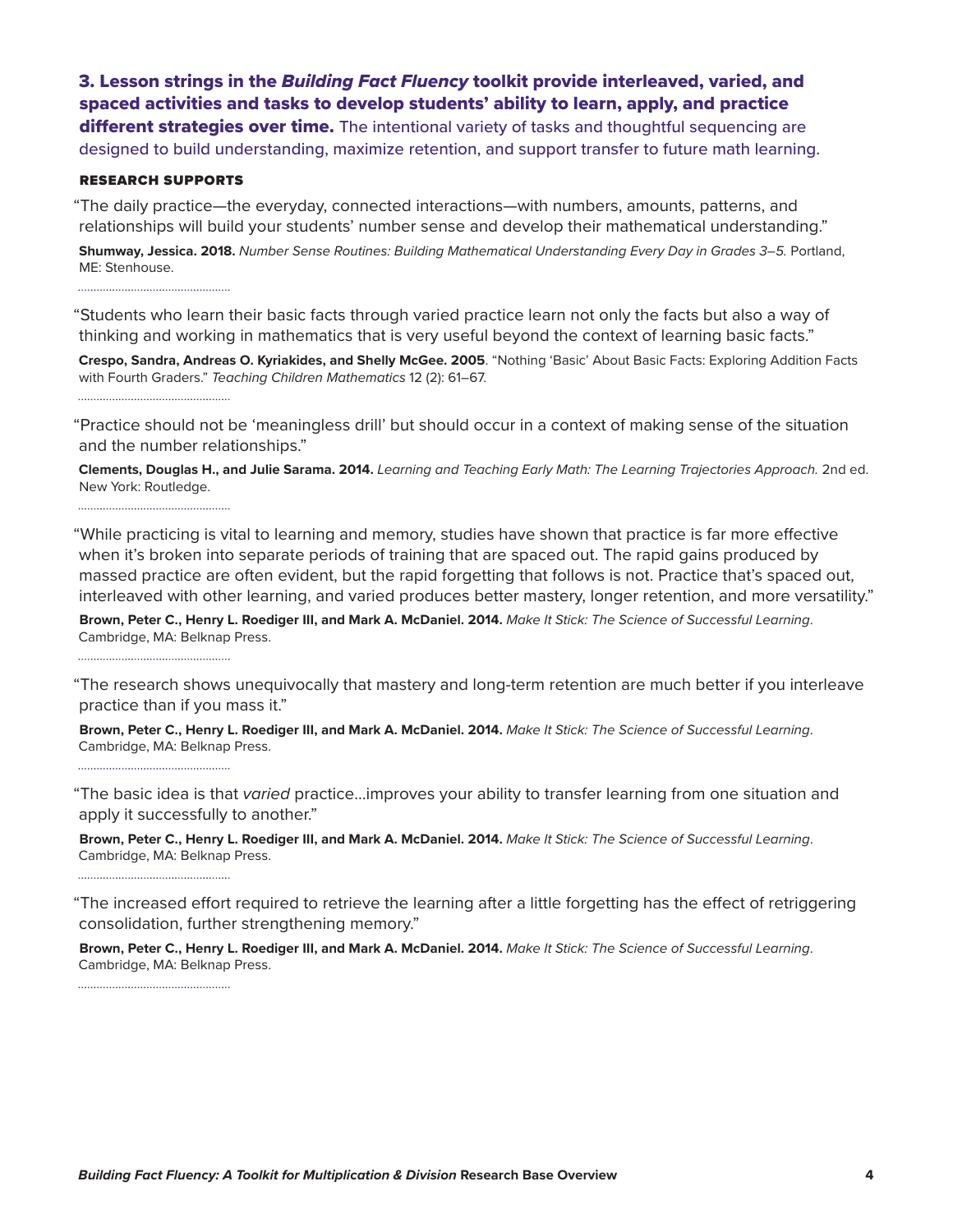4. *Building Fact Fluency* is designed to disrupt and replace inequitable practices and support shifts toward more equitable instruction. Traditional fact fluency instruction has served as a gatekeeper—many students are not offered access to rich, challenging mathematics unless and until they have memorized their facts, and these students are often disproportionately from historically excluded communities. *Building Fact Fluency* is intended to disrupt this structure so that all students engage in rich, challenging, problem-based mathematics right from the outset.

#### RESEARCH SUPPORTS

"Schools and districts must prioritize meaningful learning of basic number combinations and remove inequitable structures and practices (e.g., timed tests, drills, rote memorization) that have unintended and lifelong negative consequences on children. This also demands an understanding of how fluency is developed and positioning the learning of basic number combinations within a broader context of number and operation sense."

**National Council of Teachers of Mathematics, 2020.** *Catalyzing Change in Early Childhood and Elementary Mathematics: Initiating Critical Conversations.* Reston, VA: National Council of Teachers of Mathematics.

"Each and every child should develop deep mathematical understanding as confident and capable learners; understand and critique the world through mathematics; and experience the wonder, joy, and beauty of mathematics... Early childhood and elementary mathematics should dismantle inequitable structures, including ability grouping and tracking, and challenge spaces of marginality and privilege... Mathematics instruction should be consistent with research-informed and equitable teaching practices that nurture children's positive mathematical identities and strong sense of agency...Early childhood settings and elementary schools should build a strong foundation of deep mathematical understanding, emphasize reasoning and sense making, and ensure the highest-quality mathematics education for each and every child."

**National Council of Teachers of Mathematics, 2020.** *Catalyzing Change in Early Childhood and Elementary Mathematics: Initiating Critical Conversations.* Reston, VA: National Council of Teachers of Mathematics.

"By 'offering an increased number of pathways and points of entry' to students, we can broaden their conception of what it means to be good at math and position all our students as competent mathematicians."

**Aguirre, Julia Maria, Karen Mayfield-Ingram, and Danny Bernard Martin. 2013.** *The Impact of Identity in K–8 Mathematics: Rethinking Equity-Based Practices.* Reston, VA: National Council of Teachers of Mathematics.

"Developing mathematical thinking in the elementary grades puts students on a path to learning mathematics with understanding so that algebra is a gateway to opportunity, not a gate that blocks their way."

**Carpenter, Thomas P., Megan Loef Franke, and Linda Levi. 2003**. *Thinking Mathematically: Integrating Arithmetic & Algebra in Elementary School.* 2nd ed. Portsmouth, NH: Heinemann.